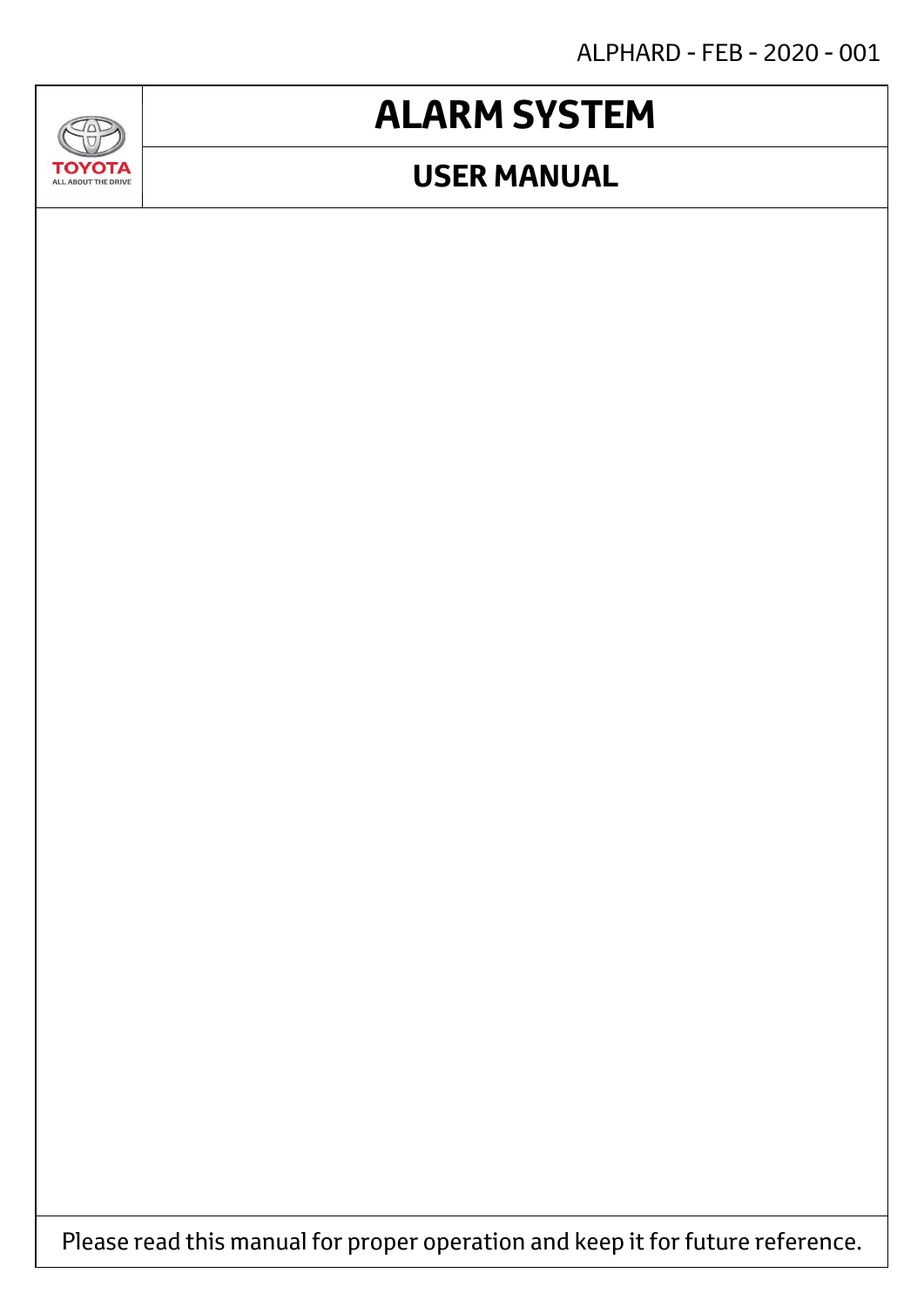### ALPHARD - FEB - 2020 - 001

## $\Delta v$ ΤΟΥΟΤΑ ALL ABOUT THE DRIVE

# **ALARM SYSTEM**

## **USER MANUAL**

| <b>Section</b> | <b>Title</b>                                                       | <b>Page</b>    |
|----------------|--------------------------------------------------------------------|----------------|
| 1.0            | <b>Introduction</b>                                                | 1              |
| 2.0            | <b>Security Overview</b>                                           |                |
| 2.1            | Arming the alarm system                                            | $\overline{2}$ |
| 2.2            | Sensor exclusion                                                   | 3              |
| 2.3            | Disarming the alarm system                                         | $\overline{4}$ |
| 2.4            | Alarm activation                                                   | $4 - 5$        |
| 2.5            | Alarm activation diagnostic                                        | 5              |
| 2.6            | PIN code                                                           | 6              |
| 2.7            | Emergency override - how to disarm the alarm using the<br>PIN code | $6 - 7$        |

#### **Warranty 3.0 8**

Please read this manual for proper operation and keep it for future reference.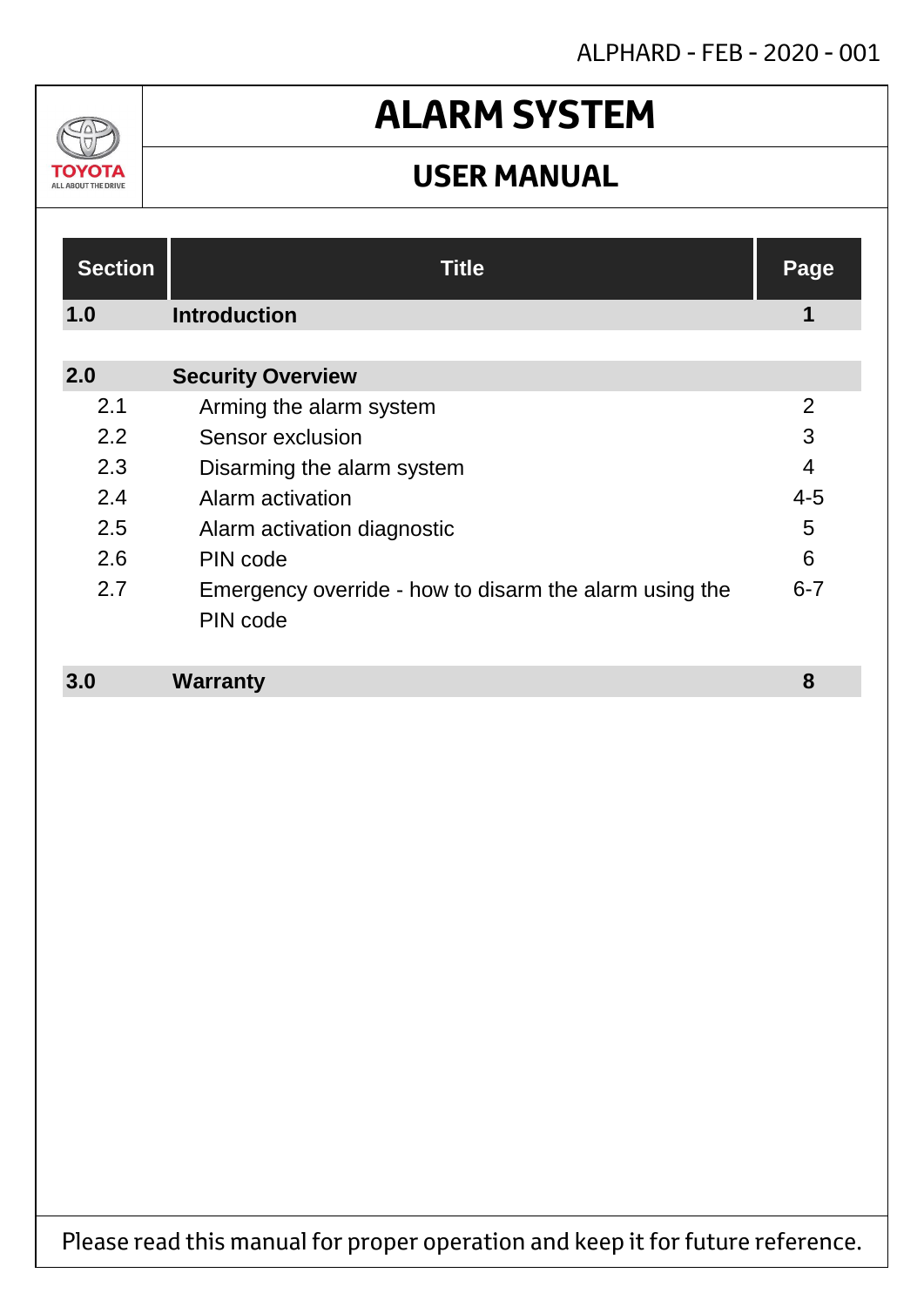

# **SECTION 1.0**

## **Introduction**

To reduce the possibility of the vehicle being broken into or stolen, the following precautions should always be taken when leaving the vehicle unattended.

- Close all windows. The smallest gap could present an opportunity to a thief. take all valuables with you, or lock them in the glove box or boot compartment. Do not leave vehicle ownership documents in the vehicle.
- Ensure all doors, the glove box and bonnet boot compartment are properly closed and the alarm system is armed.
- At night, park in a well illuminated area.

The vehicle is equipped with double alarm protection. When the vehicle is being attempted by thief, the double alarm will generate siren sound and/or horn sound with blinker light flashing.

### **! WARNING**

No additions or modifications should be made to the security system installation or its components. Any repairs on the security system or its components should be undertaken by an Authorised Toyota Dealer.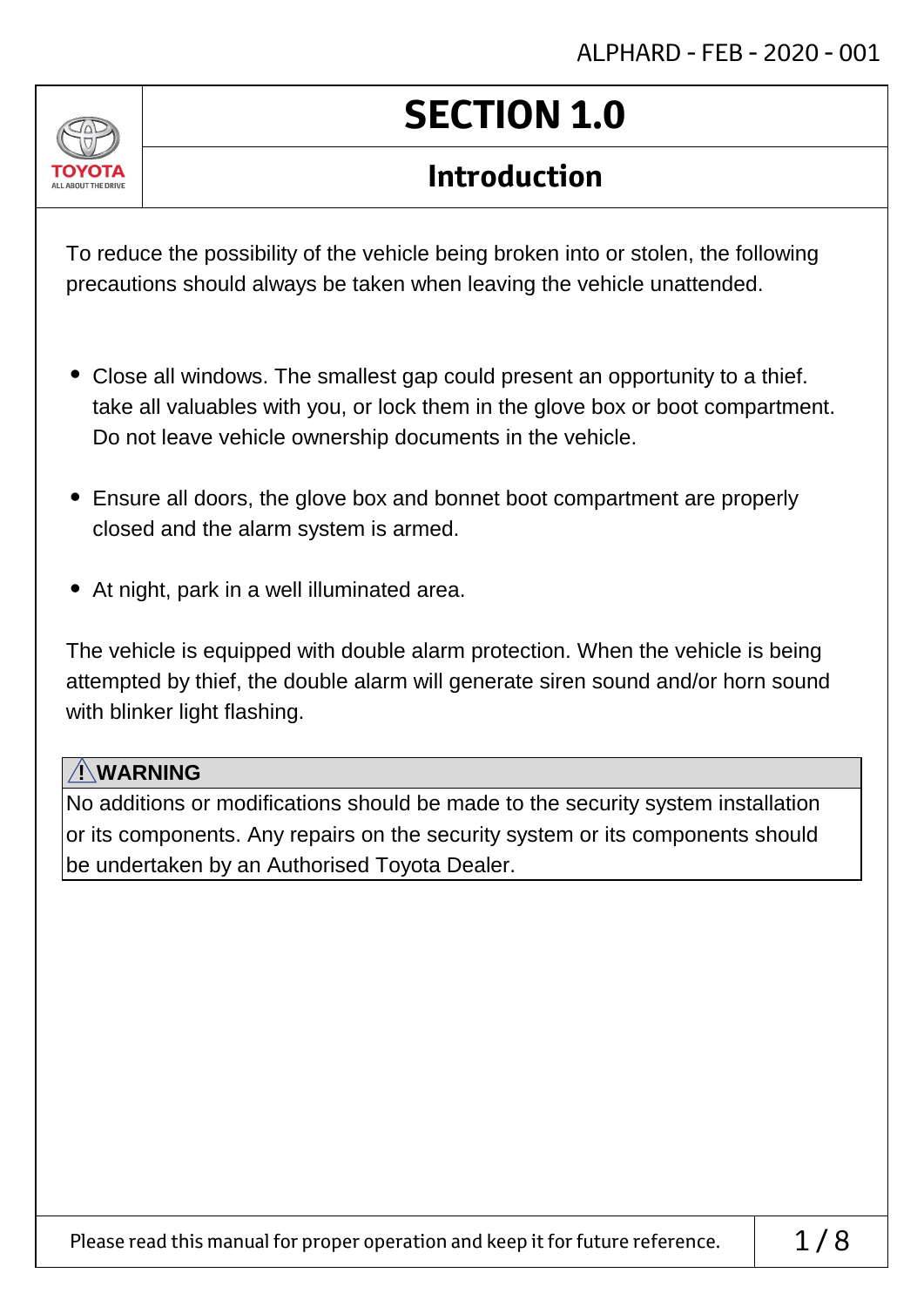## **Security Overview**

To assist in securing your vehicle, the following features are provided. Alarm system comprising warning siren with backup battery, "Vehicle immobiliser", perimetric protection and interior movement sensor with "Smart key" electronically coded to the vehicle.

### $(i)$  Note

ALL AROUT THE DRIV

"Vehicle immobiliser" and "Smart key" - standard feature of the vehicle.



#### **Arming the alarm system 2.1**

The alarm system is armed when the "Smart key unit" or "Smart Entry" is used to lock the vehicle.

Press the lock button on the "Smart key unit" to lock the vehicle or "Smart Entry"- Touch the front door lock or push the back door button (a) (\* please refer to above illustration). The turn signals will flash once. The alarm LED will illuminate for 30 second and then starts flashing to indicate that the alarm system is armed.

## $\lceil i \rceil$  Note

Door ajar warning

Door - if any of the doors is ajar, the vehicle buzzer will beep for 5 second. Bonnet - if the bonnet is open, the alarm will issue 3 warning beeps.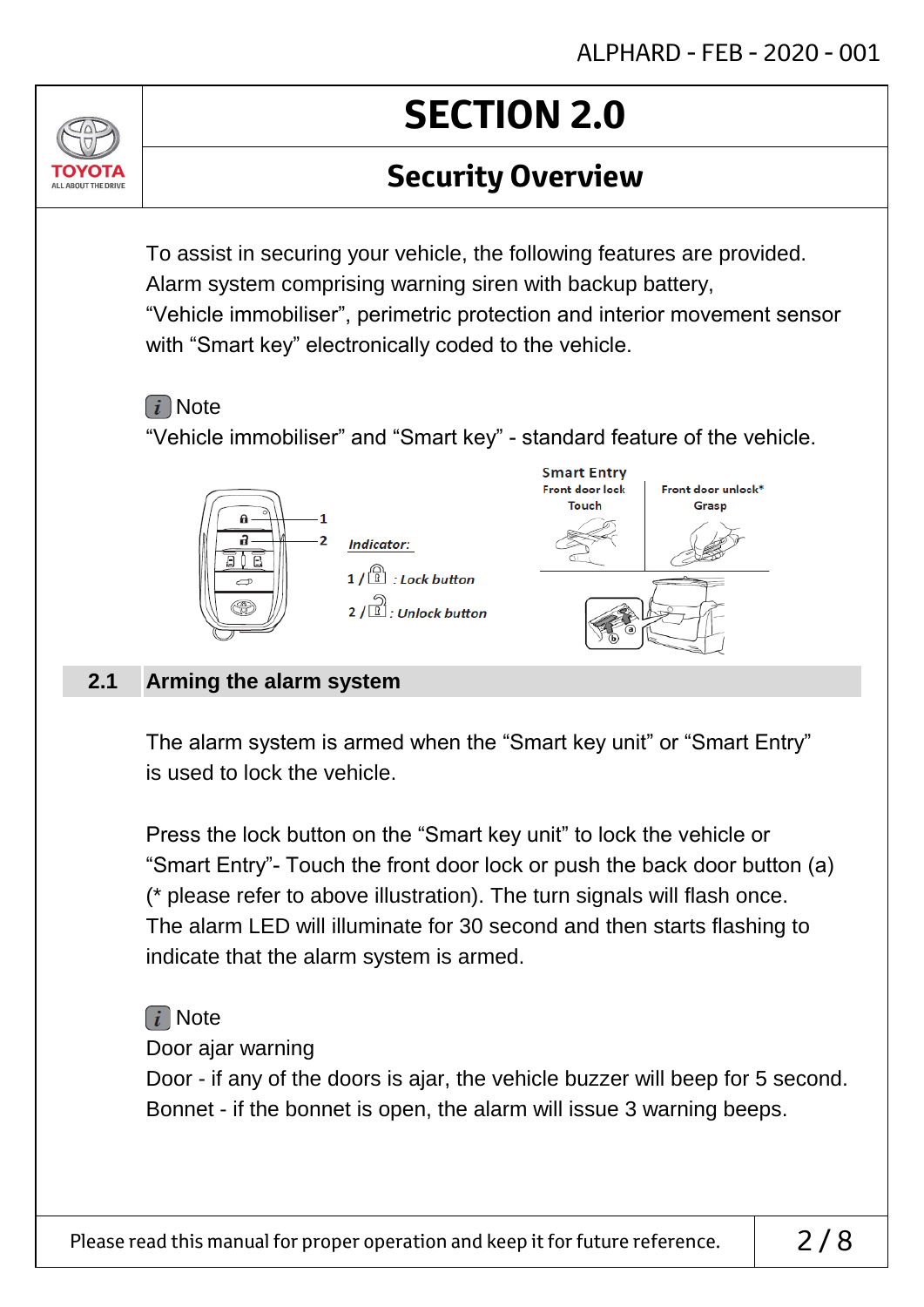## **Security Overview**

#### **Sensor exclusion 2.2**

ALL AROUT THE DRIV

If you have to lock the vehicle but leave the windows open, you can exclude the interior movement sensor from the alarm protection.



\*To exclude the interior movement sensor, proceed as follows:

Switch the ignition ON > OFF and within 5 second press and hold the alarm LED push button until the LED flashes once. The sensor is excluded from the alarm protection.

### $\lceil i \rceil$  Note

The interior movement sensor is excluded for 1 arm cycle only.

#### **Warning**

The interior movement sensor FEB be activated by any of the followings:

- Dangling accessories
- Automatic or high pressure vehicle washes
- The impact of hail, lightning strikes, or other kinds of impact or continuous vibrations
- Any opened window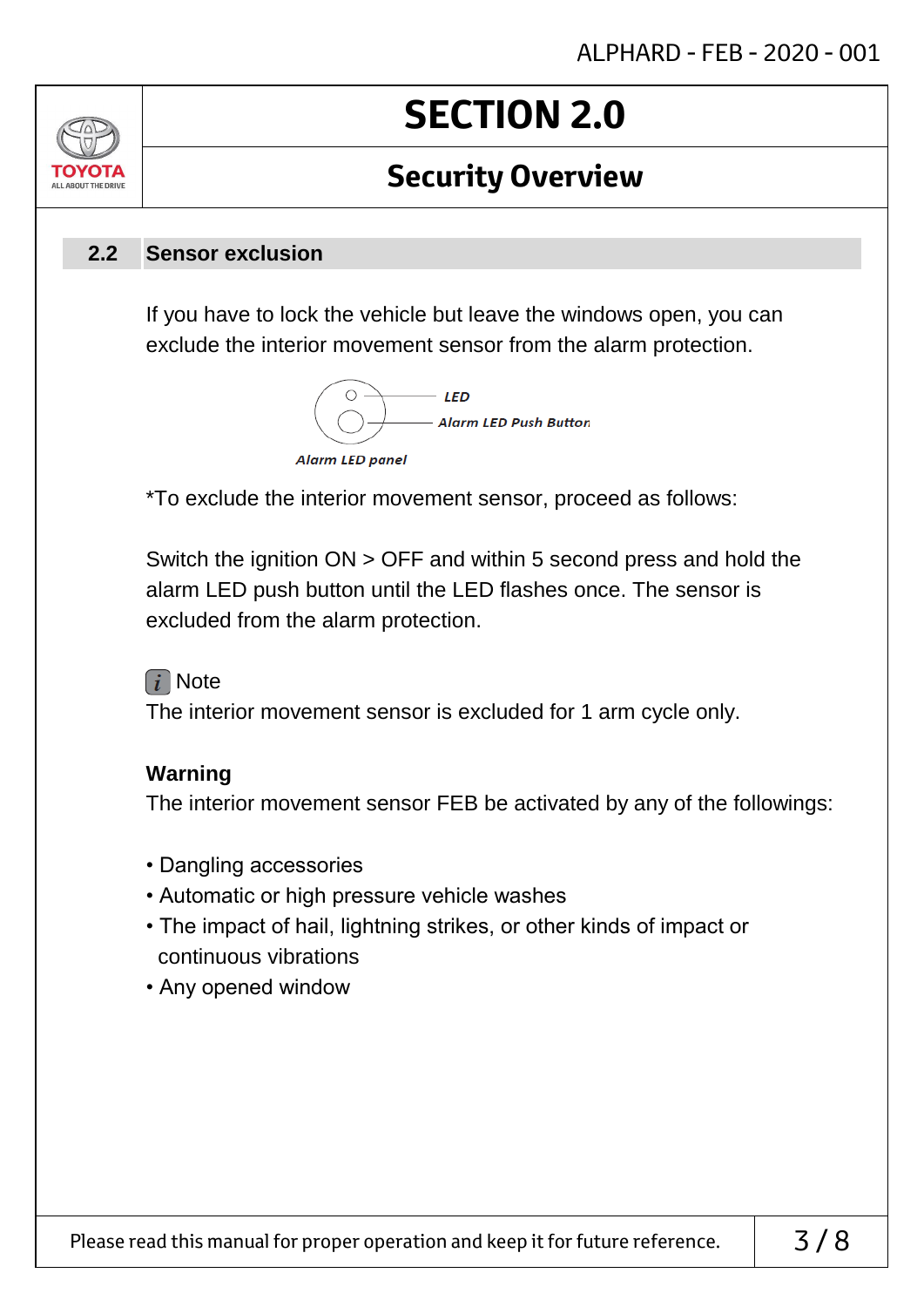## **Security Overview**

#### **Disarming the alarm system 2.3**

ALL AROUT THE DRIV

The alarm system is disarmed by unlocking the vehicle using the unlock button on the "Smart key unit" or "Smart Entry" - Grasp the front door unlock or push the back door button (b) (\*please refer to page 2 illustration).

Press the unlock button to unlock the vehicle - the turn signals flash twice.

- $\sqrt{N}$  1) After engine start, please refer to alarm LED light, if alarm LED light 'ACTIVATE/BLINK', please use PIN code to DISARM the alarm (LED light goes off) before driving.
	- 2) When alarm triggers, press "Smart Key unit" to Lock and Unlock, if alarm siren still triggers, please use PIN code to disarm (please refer to page 5 - EMERGENGY OVERRIDE).

#### $\lceil i \rceil$  Note

If a door has not been opened within 30 second of unlocking the vehicle, all doors will automatically relock and the alarm system rearms.

#### **Alarm activation 2.4**

The system activates an alarm if the following unauthorised actions are carried out when the vehicle is locked.

- 
- 
- Opening of a door Switching on the ignition
- Opening of the bonnet Movements in the vehicle
- 
- Opening of the back door Disconnection of the siren

The siren is sounded for approximately 30 second per cycle up to a maximum of 9 cycles.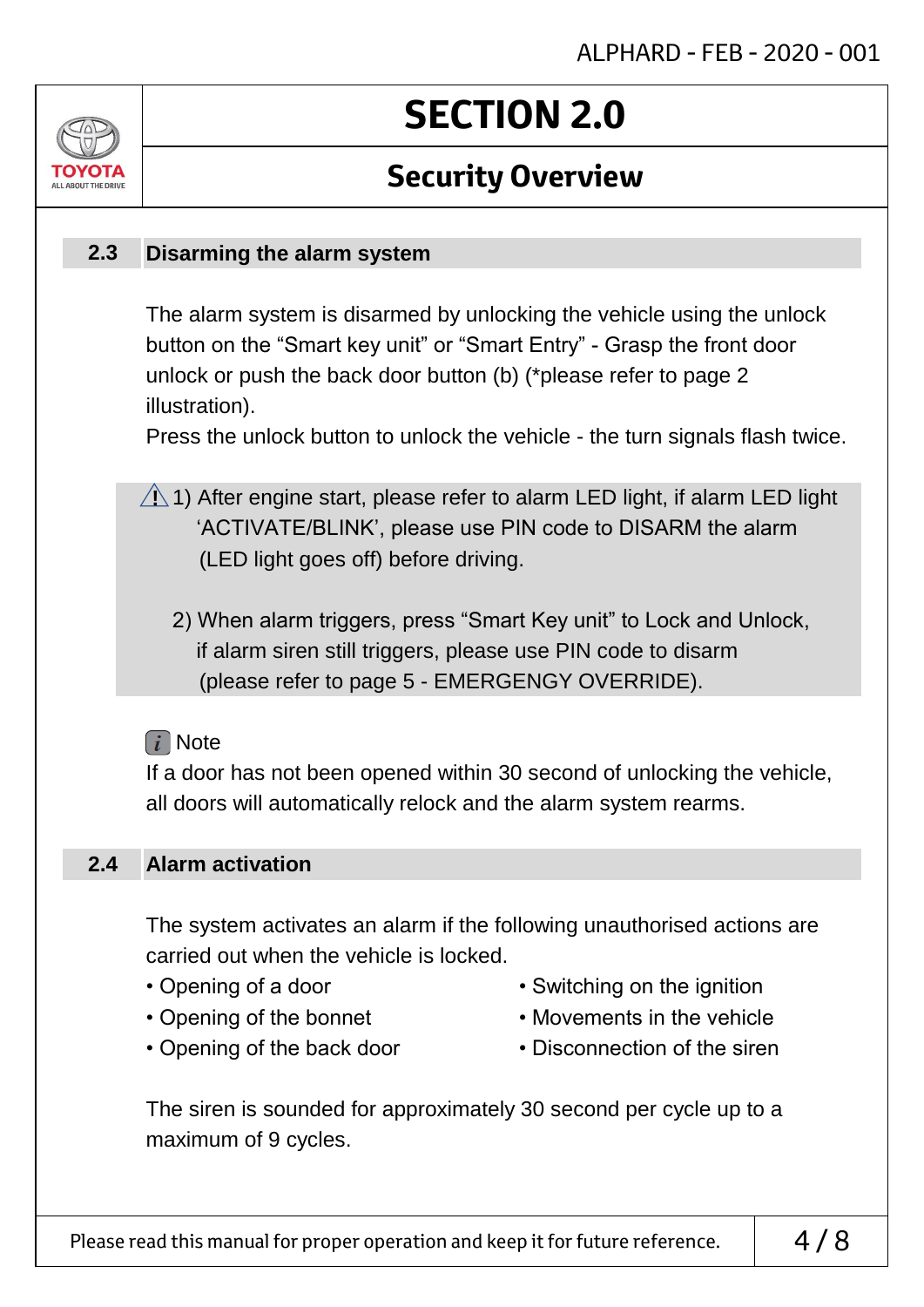## **Security Overview**

### **Switching off the alarm activation**

 $\sqrt{1}$  In case an alarm had accidentally activated.

- 1) Please make sure hazard switch is switched OFF. (If hazard is turned ON)
- 2) Press unlock buttton to disarm alarm. If alarm remain activated, please use PIN code to disarm (please refer to page 5 - Emergency Override)

#### **Alarm activation diagnostic 2.5**

**ALL AROUT THE DRIV** 

If an alarm had activated, on unlocking the vehicle with the "Smart key unit" or "Smart Entry", the alarm will issue 3 beeps. Check the alarm LED display:

**1 flash** - alarm activated by the opening of any door

- **2 flashes** alarm activated by movement in the vehicle
- **3 flashes** alarm activated by the opening of the bonnet
- **4 flashes** alarm activated by switching on the ignition
- **8 flashes** alarm activated by the disconnection of the siren

### $\lceil i \rceil$  Note

Alarm diagnostic memory will be cleared and LED display will go OFF when "Smart key unit" or "Smart Entry" is used to lock the vehicle or ACC switch turned ON.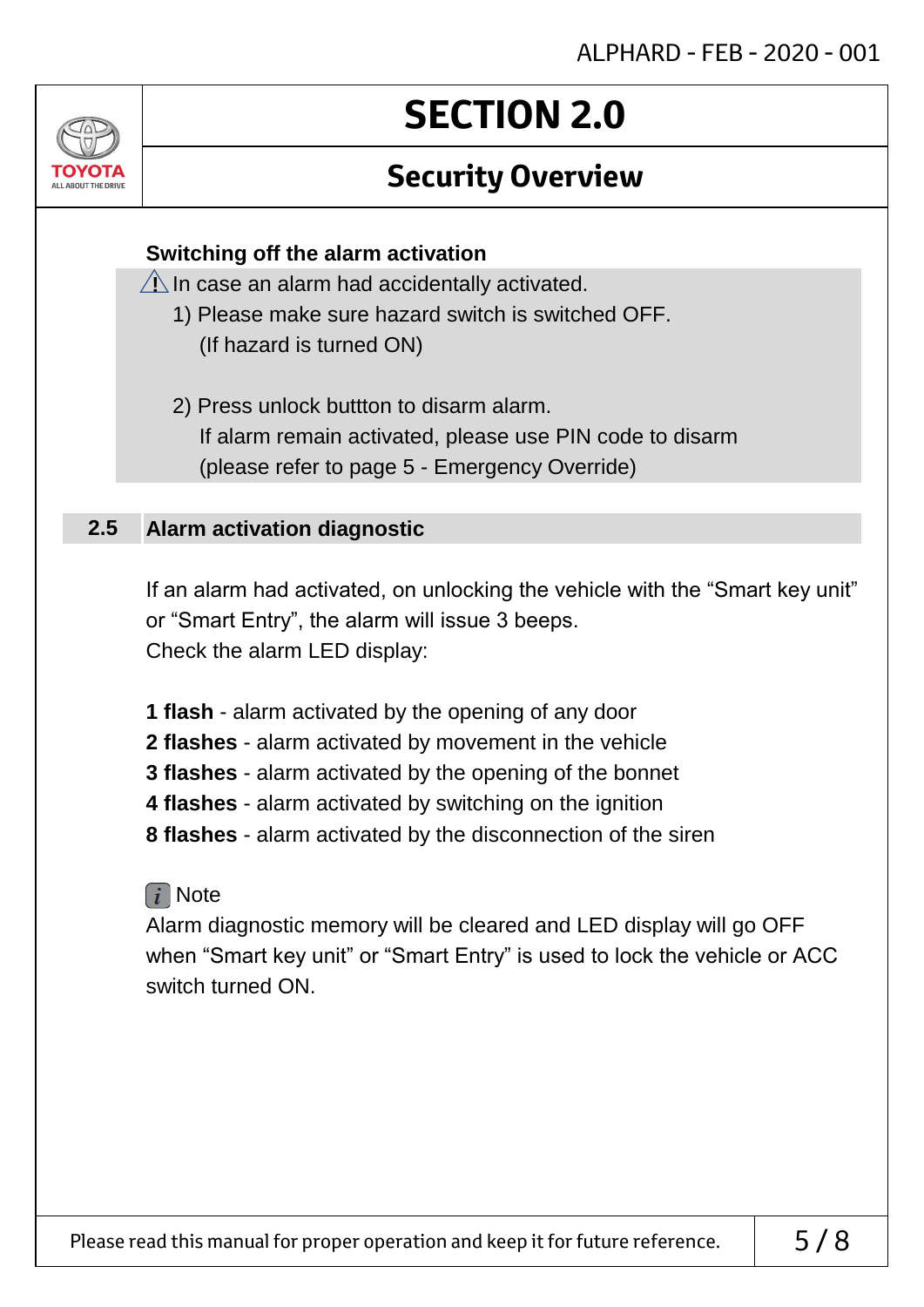## **Security Overview**

#### **PIN code 2.6**

ALL AROUT THE DRIV

The alarm system PIN code for emergency override is printed on the PIN code card.

In case of an emergency override e.g. the "Smart key unit" is not available to disarm the alarm, enter the PIN code using the Alarm LED Push Button for manual disarm.



### $\lceil i \rceil$  Note

Copy the PIN code and keep the code card together with this manual in a safe place.

#### **Emergency override - how to disarm the alarm using the PIN code 2.7**

This feature is used if the "Smart key unit" is out of function.

- Push the button on the alarm LED panel the number of times corresponding to the first digit of your PIN code. The LED will flash each time you press the button, a longer flash will confirm that the right PIN code digit has been entered. Wait for this long flash of LED before entering the next digit.
- Proceed the same way for the next 3 digits. The system will disarm as soon as the last digit is entered.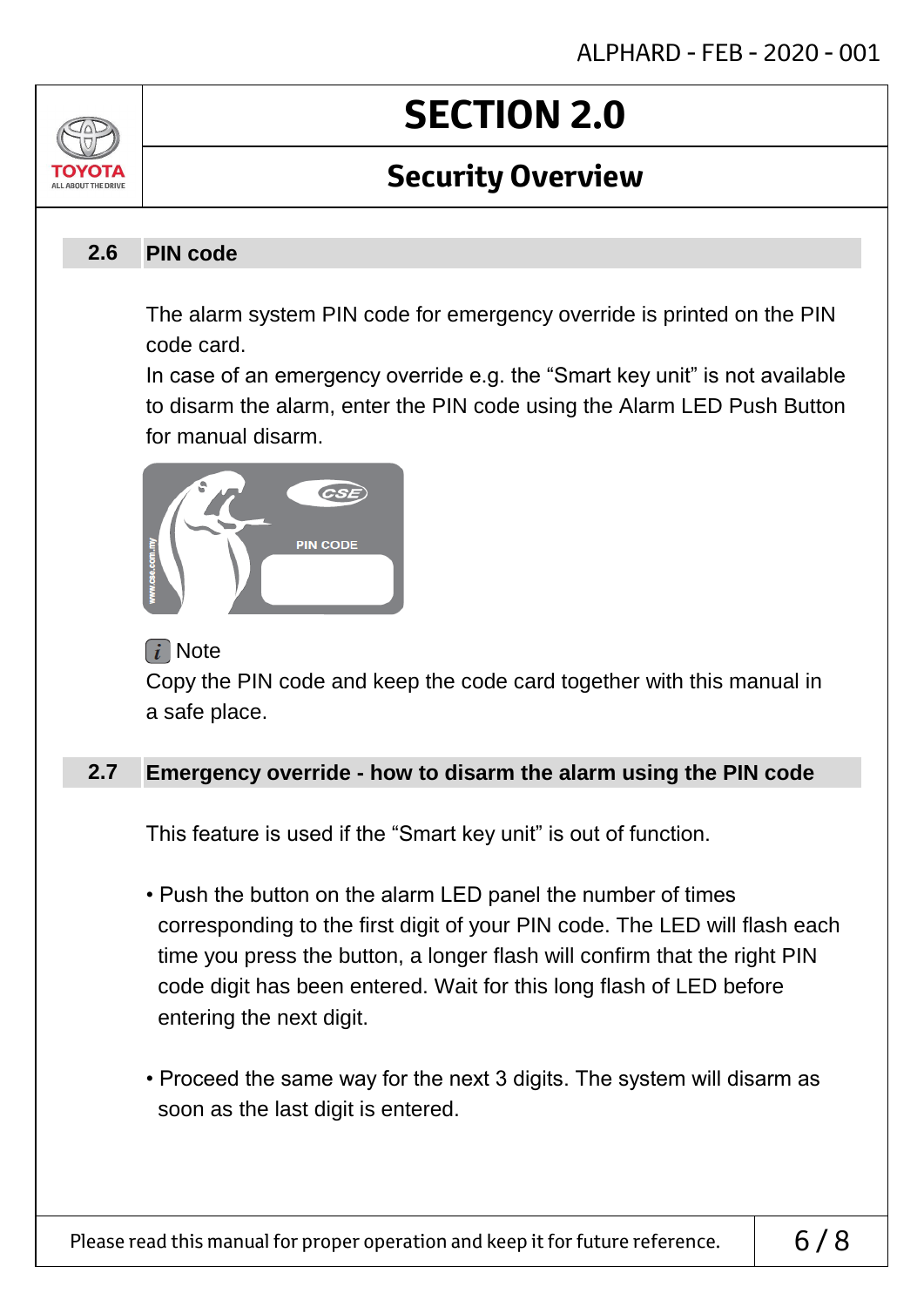## **Security Overview**

• If the PIN code is pressed wrongly, wait for 5 second and repeat steps again from the start.

 $\Delta v$ 

ΤΟΥΩΤΑ ALL ABOUT THE DRIVE